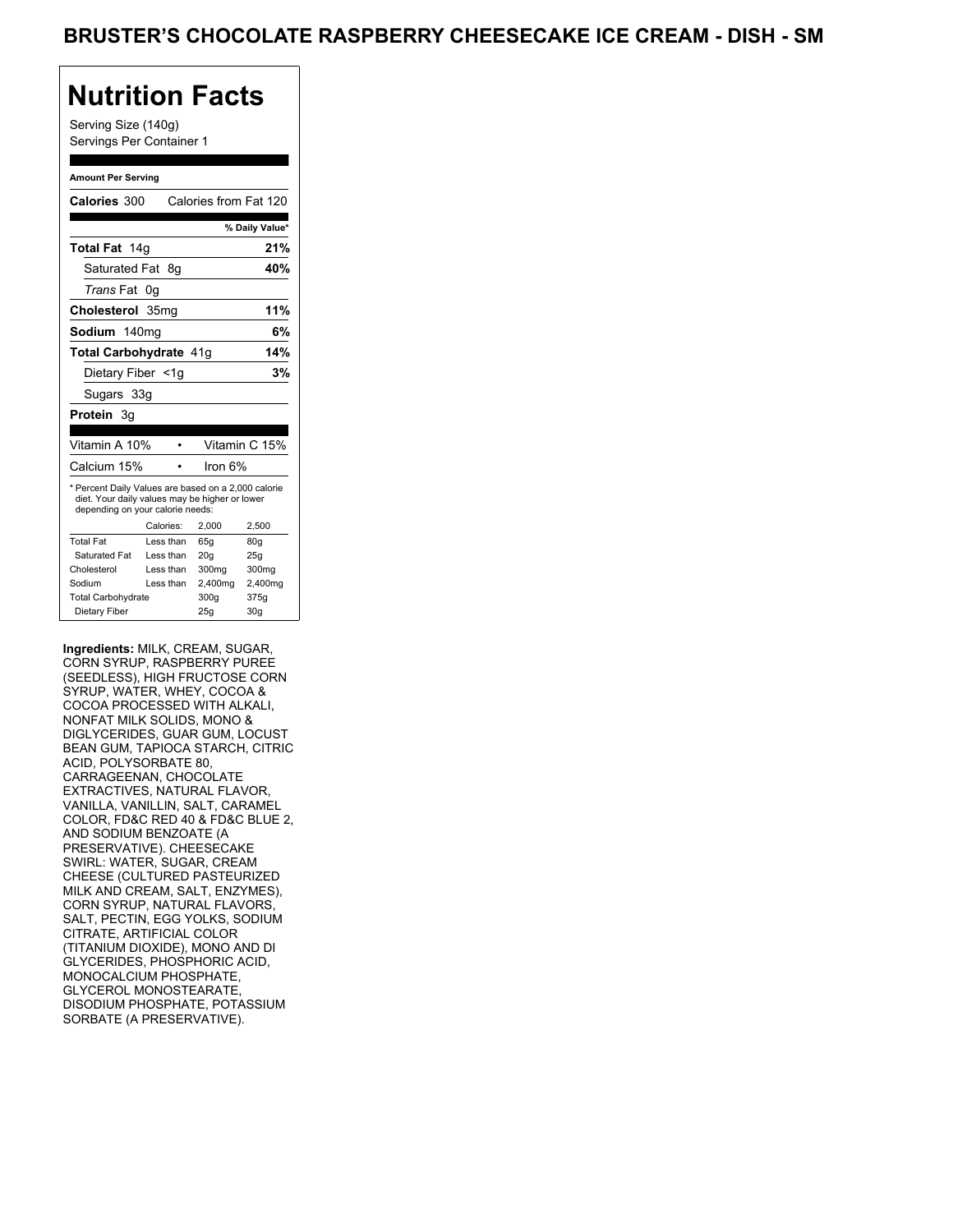# Nutrition Facts

Serving Size (210g) Servings Per Container 1

#### Amount Per Serving

| Calories 450                                                                                                                              |    |           | Calories from Fat 180 |                 |
|-------------------------------------------------------------------------------------------------------------------------------------------|----|-----------|-----------------------|-----------------|
|                                                                                                                                           |    |           |                       | % Daily Value*  |
| Total Fat 20g                                                                                                                             |    |           |                       | 31%             |
| Saturated Fat 12g                                                                                                                         |    |           |                       | 60%             |
| Trans Fat                                                                                                                                 | 0g |           |                       |                 |
| Cholesterol 50mg                                                                                                                          |    |           |                       | 17%             |
| Sodium 220mg                                                                                                                              |    |           |                       | 9%              |
| Total Carbohydrate 61g                                                                                                                    |    |           |                       | 20%             |
| Dietary Fiber 1q                                                                                                                          |    |           |                       | 5%              |
| Sugars 50g                                                                                                                                |    |           |                       |                 |
| Protein<br>- 5g                                                                                                                           |    |           |                       |                 |
|                                                                                                                                           |    |           |                       |                 |
| Vitamin A 15%                                                                                                                             |    |           |                       | Vitamin C 20%   |
| Calcium 20%                                                                                                                               |    |           | Iron 8%               |                 |
| * Percent Daily Values are based on a 2,000 calorie<br>diet. Your daily values may be higher or lower<br>depending on your calorie needs: |    |           |                       |                 |
|                                                                                                                                           |    | Calories: | 2.000                 | 2,500           |
| <b>Total Fat</b>                                                                                                                          |    | Less than | 65q                   | 80q             |
| Saturated Fat                                                                                                                             |    | Less than | 20q                   | 25q             |
| Cholesterol                                                                                                                               |    | Less than | 300mg                 | 300mg           |
| Sodium                                                                                                                                    |    | Less than | 2,400mg               | 2,400mg         |
| <b>Total Carbohydrate</b>                                                                                                                 |    |           | 300q                  | 375g            |
| Dietary Fiber                                                                                                                             |    |           | 25q                   | 30 <sub>g</sub> |

Ingredients: MILK, CREAM, SUGAR, CORN SYRUP, RASPBERRY PUREE (SEEDLESS), HIGH FRUCTOSE CORN SYRUP, WATER, WHEY, COCOA & COCOA PROCESSED WITH ALKALI, NONFAT MILK SOLIDS, MONO & DIGLYCERIDES, GUAR GUM, LOCUST BEAN GUM, TAPIOCA STARCH, CITRIC ACID, POLYSORBATE 80, CARRAGEENAN, CHOCOLATE EXTRACTIVES, NATURAL FLAVOR, VANILLA, VANILLIN, SALT, CARAMEL COLOR, FD&C RED 40 & FD&C BLUE 2, AND SODIUM BENZOATE (A PRESERVATIVE). CHEESECAKE SWIRL: WATER, SUGAR, CREAM CHEESE (CULTURED PASTEURIZED MILK AND CREAM, SALT, ENZYMES), CORN SYRUP, NATURAL FLAVORS, SALT, PECTIN, EGG YOLKS, SODIUM CITRATE, ARTIFICIAL COLOR (TITANIUM DIOXIDE), MONO AND DI GLYCERIDES, PHOSPHORIC ACID, MONOCALCIUM PHOSPHATE, GLYCEROL MONOSTEARATE, DISODIUM PHOSPHATE, POTASSIUM SORBATE (A PRESERVATIVE).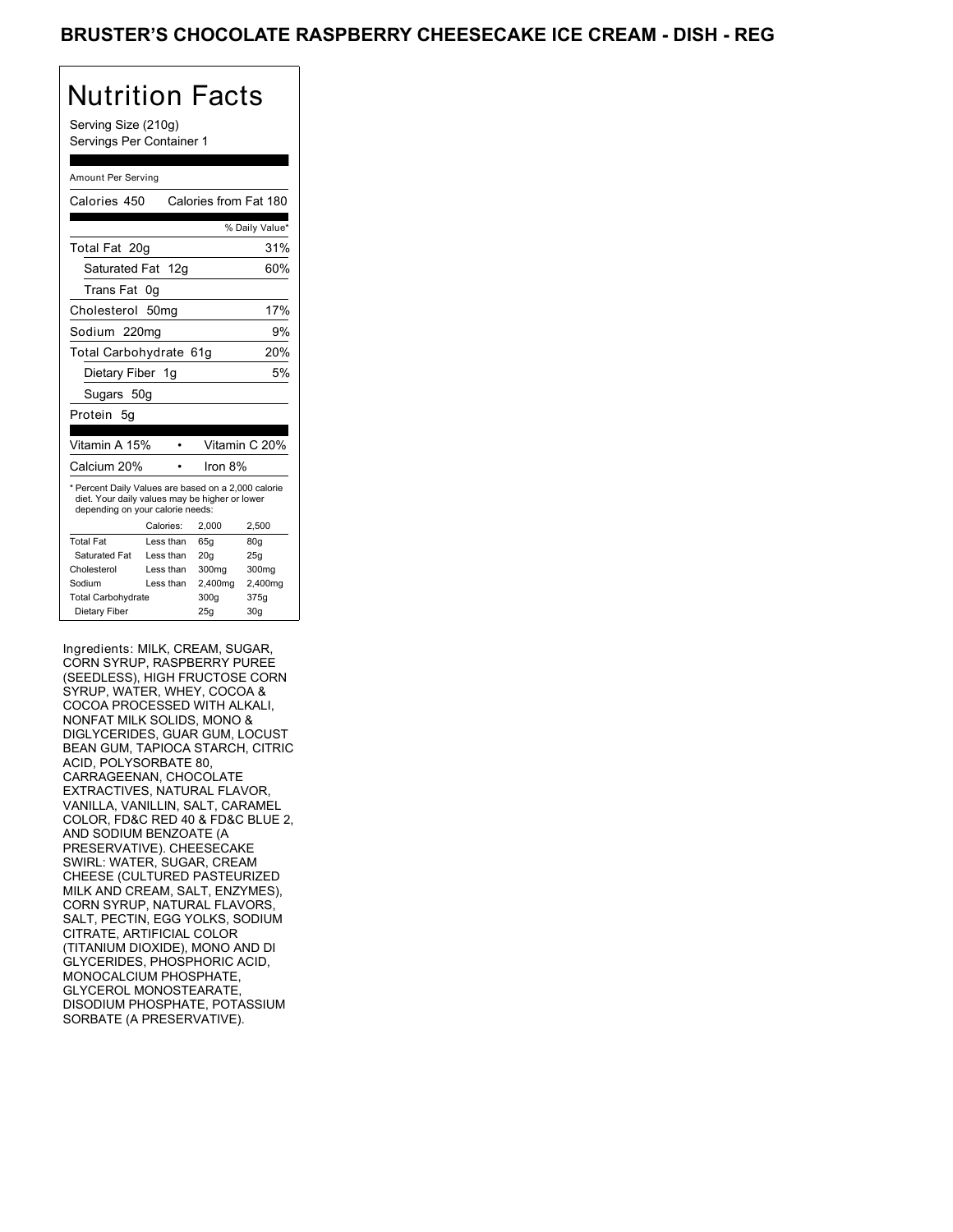# Nutrition Facts

Serving Size (280g) Servings Per Container 1

#### Amount Per Serving

| Calories 600                                                                                                                              |           | Calories from Fat 240 |                |
|-------------------------------------------------------------------------------------------------------------------------------------------|-----------|-----------------------|----------------|
|                                                                                                                                           |           |                       | % Daily Value* |
| Total Fat 27g                                                                                                                             |           |                       | 42%            |
| Saturated Fat                                                                                                                             | 16q       |                       | 79%            |
| Trans Fat                                                                                                                                 | 0g        |                       |                |
| Cholesterol 70mg                                                                                                                          |           |                       | 23%            |
| Sodium 290mg                                                                                                                              |           |                       | 12%            |
| Total Carbohydrate 82g                                                                                                                    |           |                       | 27%            |
| Dietary Fiber 2q                                                                                                                          |           |                       | 7%             |
| Sugars 66g                                                                                                                                |           |                       |                |
| Protein 7q                                                                                                                                |           |                       |                |
|                                                                                                                                           |           |                       |                |
| Vitamin A 20%                                                                                                                             |           |                       | Vitamin C 25%  |
| Calcium 25%                                                                                                                               |           | Iron 10%              |                |
| * Percent Daily Values are based on a 2,000 calorie<br>diet. Your daily values may be higher or lower<br>depending on your calorie needs: |           |                       |                |
|                                                                                                                                           | Calories: | 2.000                 | 2.500          |
| <b>Total Fat</b>                                                                                                                          | Less than | 65q                   | 80q            |
| Saturated Fat                                                                                                                             | Less than | 20q                   | 25g            |
| Cholesterol                                                                                                                               | Less than | 300mg                 | 300mg          |
| Sodium                                                                                                                                    | Less than | 2,400mg               | 2,400mg        |
| <b>Total Carbohydrate</b>                                                                                                                 |           | 300g                  | 375g           |
| Dietary Fiber                                                                                                                             |           | 25q                   | 30q            |

Ingredients: MILK, CREAM, SUGAR, CORN SYRUP, RASPBERRY PUREE (SEEDLESS), HIGH FRUCTOSE CORN SYRUP, WATER, WHEY, COCOA & COCOA PROCESSED WITH ALKALI, NONFAT MILK SOLIDS, MONO & DIGLYCERIDES, GUAR GUM, LOCUST BEAN GUM, TAPIOCA STARCH, CITRIC ACID, POLYSORBATE 80, CARRAGEENAN, CHOCOLATE EXTRACTIVES, NATURAL FLAVOR, VANILLA, VANILLIN, SALT, CARAMEL COLOR, FD&C RED 40 & FD&C BLUE 2, AND SODIUM BENZOATE (A PRESERVATIVE). CHEESECAKE SWIRL: WATER, SUGAR, CREAM CHEESE (CULTURED PASTEURIZED MILK AND CREAM, SALT, ENZYMES), CORN SYRUP, NATURAL FLAVORS, SALT, PECTIN, EGG YOLKS, SODIUM CITRATE, ARTIFICIAL COLOR (TITANIUM DIOXIDE), MONO AND DI GLYCERIDES, PHOSPHORIC ACID, MONOCALCIUM PHOSPHATE, GLYCEROL MONOSTEARATE, DISODIUM PHOSPHATE, POTASSIUM SORBATE (A PRESERVATIVE).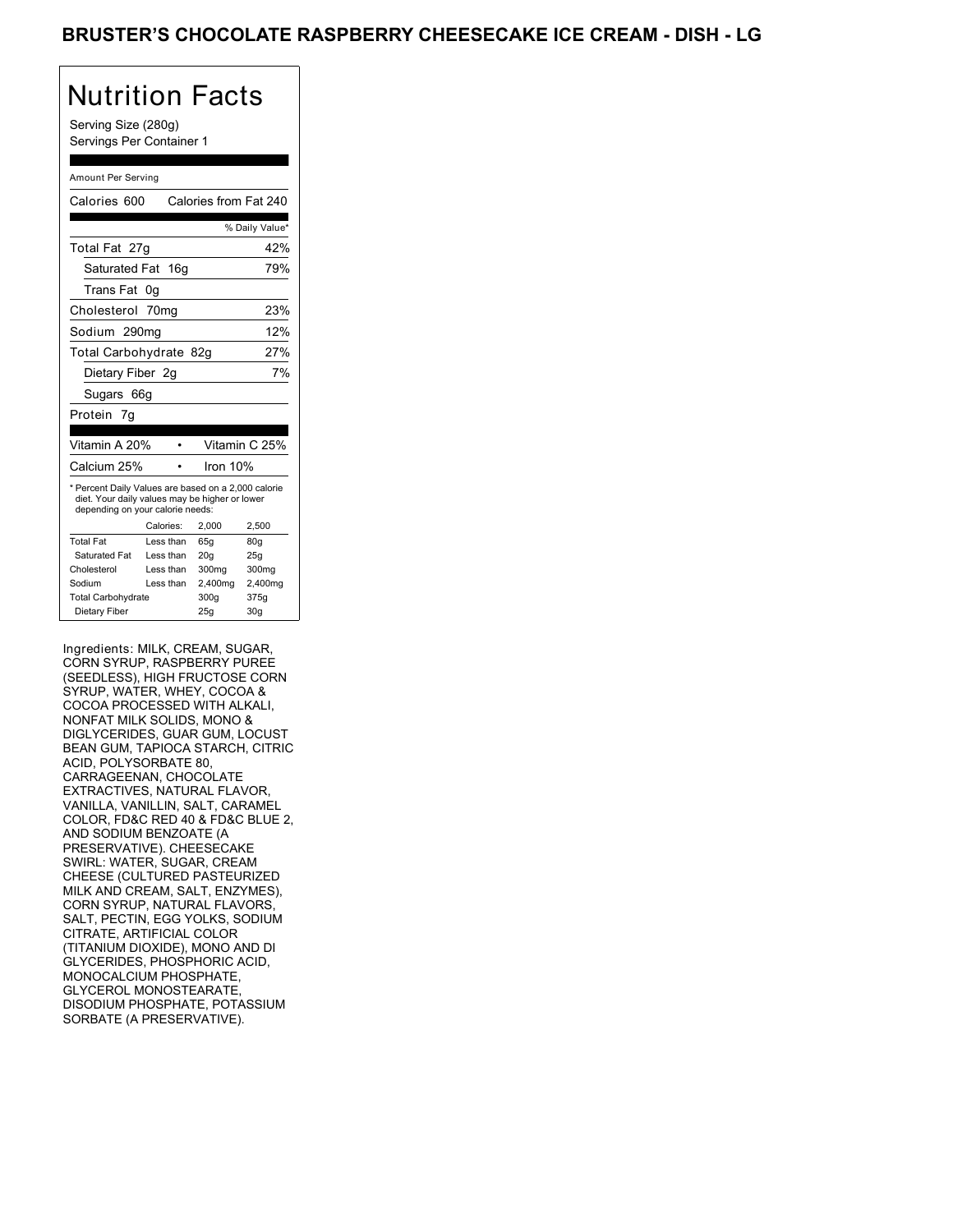### BRUSTER'S CHOCOLATE RASPBERRY CHEESECAKE ICE CREAM - SUGAR CONE - SM

| Nutrition Facts                                 | * Pe<br>die<br>de |
|-------------------------------------------------|-------------------|
| Serving Size (153g)<br>Servings Per Container 1 | Tota<br>Sa<br>Chc |
| Amount Per Serving                              | Sod<br>Tota       |
| Calories from Fat 120<br>Calories 350           | D <sub>i</sub>    |
| % Daily Value*                                  |                   |
| 21%<br>Total Fat 14g                            |                   |
| Saturated Fat 8q<br>40%                         |                   |
| Trans Fat 0g                                    |                   |
| 11%<br>Cholesterol 35mg                         |                   |
| 7%<br>Sodium 160mg                              |                   |
| Total Carbohydrate 53g<br>18%                   |                   |
| 3%<br>Dietary Fiber <1g                         |                   |
| Sugars 36g                                      |                   |
| Protein 4q                                      |                   |
| Vitamin A 10%<br>Vitamin C 15%                  |                   |
| Calcium 15%<br>Iron 8%                          |                   |

| * Percent Daily Values are based on a 2,000 calorie<br>diet. Your daily values may be higher or lower<br>depending on your calorie needs: |           |         |         |  |
|-------------------------------------------------------------------------------------------------------------------------------------------|-----------|---------|---------|--|
|                                                                                                                                           | Calories: | 2.000   | 2.500   |  |
| <b>Total Fat</b>                                                                                                                          | Less than | 65q     | 80q     |  |
| Saturated Fat                                                                                                                             | Less than | 20q     | 25q     |  |
| Cholesterol                                                                                                                               | Less than | 300mg   | 300mg   |  |
| Sodium                                                                                                                                    | Less than | 2,400mg | 2,400mg |  |
| <b>Total Carbohydrate</b>                                                                                                                 |           | 300q    | 375g    |  |
| Dietary Fiber<br>25q<br>30q                                                                                                               |           |         |         |  |

Ingredients: MILK, CREAM, SUGAR, CORN SYRUP, RASPBERRY PUREE (SEEDLESS), HIGH FRUCTOSE CORN SYRUP, WATER, WHEY, COCOA & COCOA PROCESSED WITH ALKALI, NONFAT MILK SOLIDS, MONO & DIGLYCERIDES, GUAR GUM, LOCUST BEAN GUM, TAPIOCA STARCH, CITRIC ACID, POLYSORBATE 80, CARRAGEENAN, CHOCOLATE EXTRACTIVES, NATURAL FLAVOR, VANILLA, VANILLIN, SALT, CARAMEL COLOR, FD&C RED 40 & FD&C BLUE 2, AND SODIUM BENZOATE (A PRESERVATIVE). CHEESECAKE SWIRL: WATER, SUGAR, CREAM CHEESE (CULTURED PASTEURIZED MILK AND CREAM, SALT, ENZYMES), CORN SYRUP, NATURAL FLAVORS, SALT, PECTIN, EGG YOLKS, SODIUM CITRATE, ARTIFICIAL COLOR (TITANIUM DIOXIDE), MONO AND DI GLYCERIDES, PHOSPHORIC ACID, MONOCALCIUM PHOSPHATE, GLYCEROL MONOSTEARATE, DISODIUM PHOSPHATE, POTASSIUM SORBATE (A PRESERVATIVE). SUGAR CONE: ENRICHED WHEAT FLOUR (ENRICHED WITH NIACIN, REDUCED IRON, THIAMIN MONONITRATE, RIBOFLAVIN, FOLIC ACID), TAPIOCA FLOUR, SUGAR, VEGETABLE SHORTENING (SOYBEAN AND/OR CANOLA OIL, MODIFIED PALM OIL, SOY LECITHIN, AND/OR PARTIALLY HYDROGENATED SOYBEAN OIL), OAT FIBER AND/OR VEGETABLE FIBER, SALT, CARAMEL COLOR, ARTIFICIAL FLAVOR, SOY LECITHIN.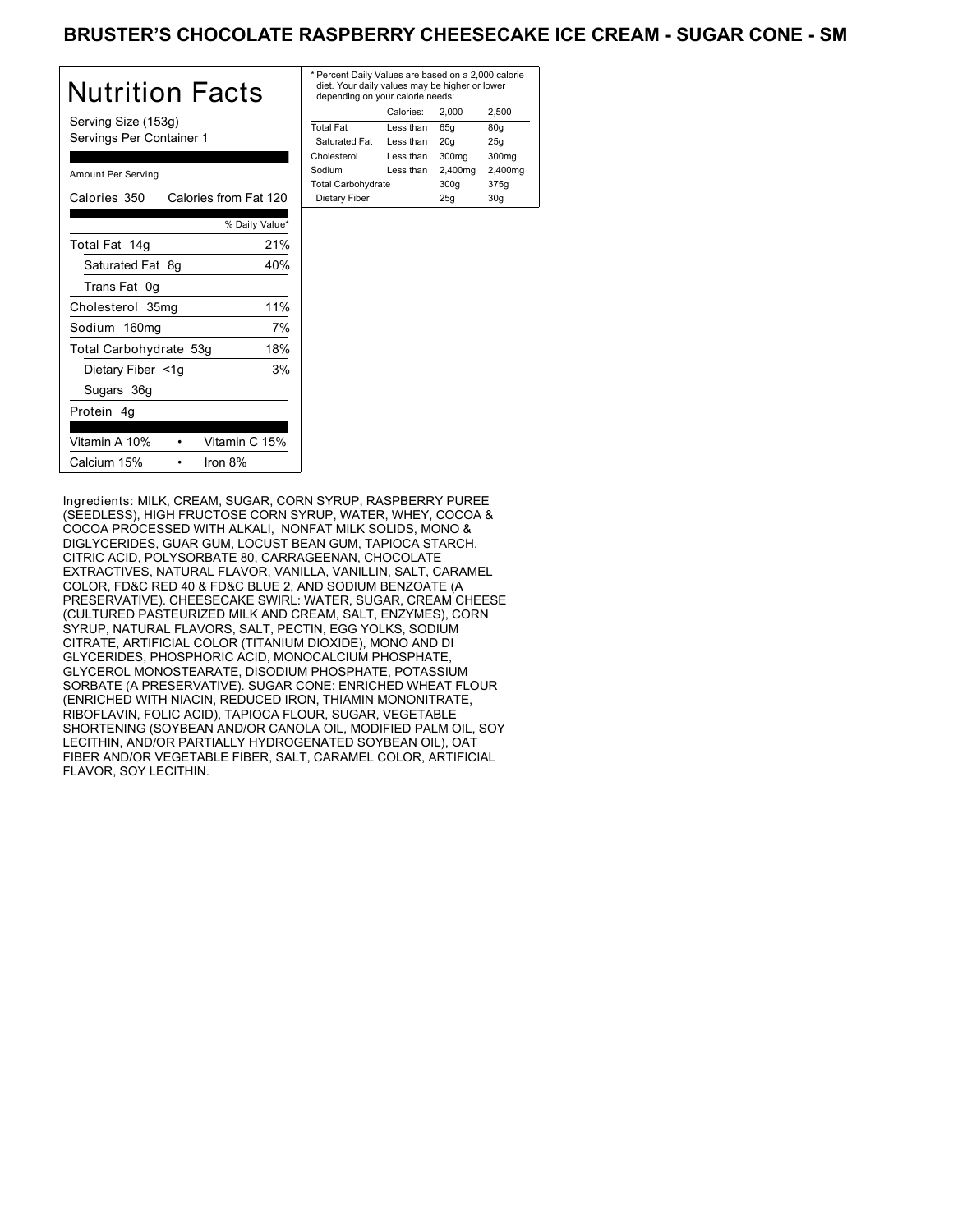### BRUSTER'S CHOCOLATE RASPBERRY CHEESECAKE ICE CREAM - SUGAR CONE - REG

| Nutrition Facts                                 | $*$ Pe<br>di<br>de |
|-------------------------------------------------|--------------------|
| Serving Size (223g)<br>Servings Per Container 1 | Tot<br>Sa<br>Cho   |
| Amount Per Serving                              | Soc<br>Tot         |
| Calories from Fat 190<br>Calories 500           | Di                 |
| % Daily Value*                                  |                    |
| 32%<br>Total Fat 21g                            |                    |
| 60%<br>Saturated Fat 12g                        |                    |
| Trans Fat 0g                                    |                    |
| 17%<br>Cholesterol 50mg                         |                    |
| 10%<br>Sodium 240mg                             |                    |
| 24%<br>Total Carbohydrate 73g                   |                    |
| Dietary Fiber 1g<br>5%                          |                    |
| Sugars 53g                                      |                    |
| Protein 6g                                      |                    |
| Vitamin A 15%<br>Vitamin C 20%                  |                    |
| Calcium 20%<br>Iron $10%$                       |                    |

| * Percent Daily Values are based on a 2,000 calorie<br>diet. Your daily values may be higher or lower<br>depending on your calorie needs: |           |         |         |  |
|-------------------------------------------------------------------------------------------------------------------------------------------|-----------|---------|---------|--|
|                                                                                                                                           | Calories: | 2.000   | 2.500   |  |
| <b>Total Fat</b>                                                                                                                          | Less than | 65q     | 80q     |  |
| Saturated Fat                                                                                                                             | Less than | 20q     | 25q     |  |
| Cholesterol                                                                                                                               | Less than | 300mg   | 300mg   |  |
| Sodium                                                                                                                                    | Less than | 2,400mg | 2,400mg |  |
| <b>Total Carbohydrate</b>                                                                                                                 |           | 300q    | 375g    |  |
| Dietary Fiber                                                                                                                             |           | 25q     | 30q     |  |
|                                                                                                                                           |           |         |         |  |

Ingredients: MILK, CREAM, SUGAR, CORN SYRUP, RASPBERRY PUREE (SEEDLESS), HIGH FRUCTOSE CORN SYRUP, WATER, WHEY, COCOA & COCOA PROCESSED WITH ALKALI, NONFAT MILK SOLIDS, MONO & DIGLYCERIDES, GUAR GUM, LOCUST BEAN GUM, TAPIOCA STARCH, CITRIC ACID, POLYSORBATE 80, CARRAGEENAN, CHOCOLATE EXTRACTIVES, NATURAL FLAVOR, VANILLA, VANILLIN, SALT, CARAMEL COLOR, FD&C RED 40 & FD&C BLUE 2, AND SODIUM BENZOATE (A PRESERVATIVE). CHEESECAKE SWIRL: WATER, SUGAR, CREAM CHEESE (CULTURED PASTEURIZED MILK AND CREAM, SALT, ENZYMES), CORN SYRUP, NATURAL FLAVORS, SALT, PECTIN, EGG YOLKS, SODIUM CITRATE, ARTIFICIAL COLOR (TITANIUM DIOXIDE), MONO AND DI GLYCERIDES, PHOSPHORIC ACID, MONOCALCIUM PHOSPHATE, GLYCEROL MONOSTEARATE, DISODIUM PHOSPHATE, POTASSIUM SORBATE (A PRESERVATIVE). SUGAR CONE: ENRICHED WHEAT FLOUR (ENRICHED WITH NIACIN, REDUCED IRON, THIAMIN MONONITRATE, RIBOFLAVIN, FOLIC ACID), TAPIOCA FLOUR, SUGAR, VEGETABLE SHORTENING (SOYBEAN AND/OR CANOLA OIL, MODIFIED PALM OIL, SOY LECITHIN, AND/OR PARTIALLY HYDROGENATED SOYBEAN OIL), OAT FIBER AND/OR VEGETABLE FIBER, SALT, CARAMEL COLOR, ARTIFICIAL FLAVOR, SOY LECITHIN.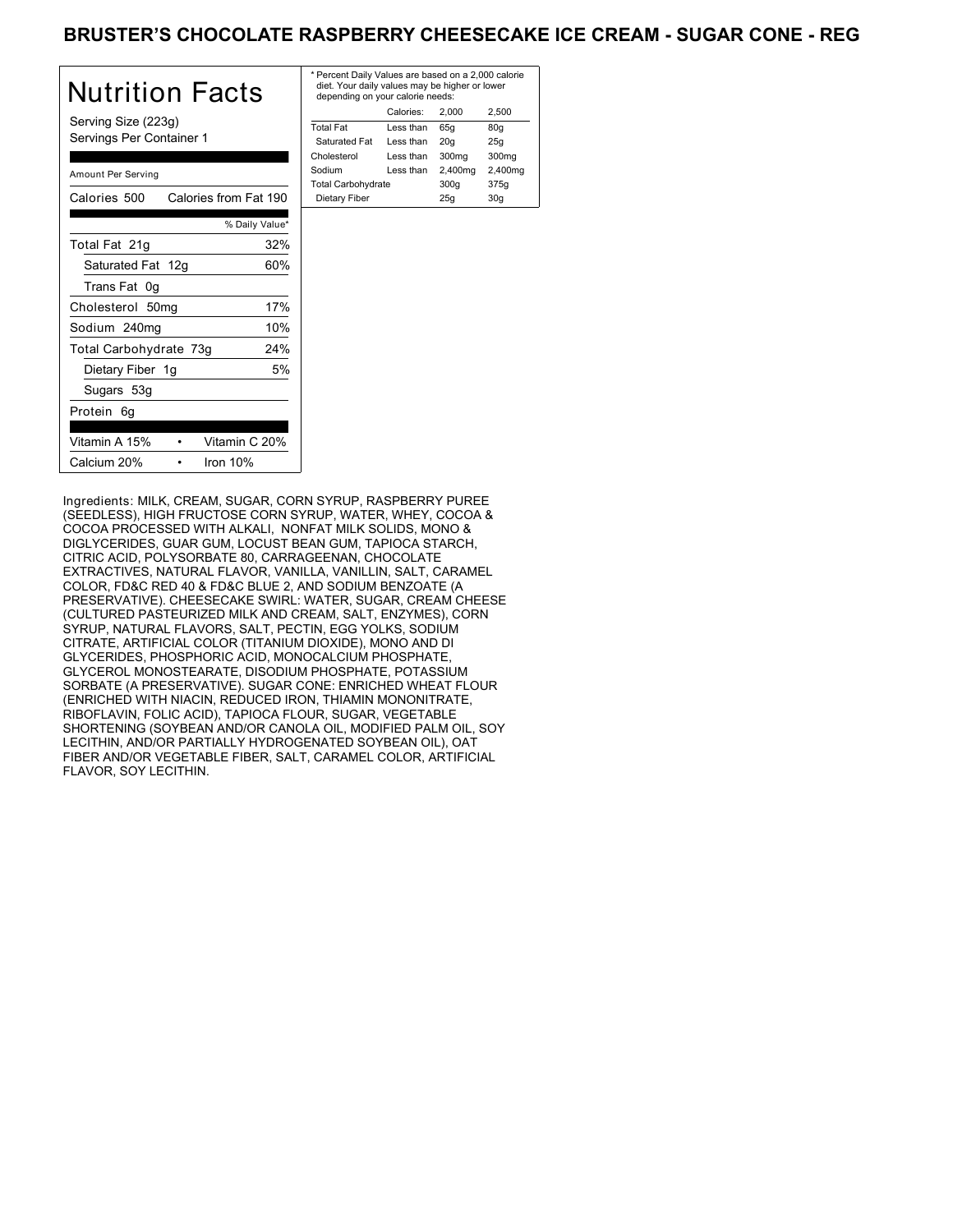### BRUSTER'S CHOCOLATE RASPBERRY CHEESECAKE ICE CREAM - SUGAR CONE - LG

| <b>Nutrition Facts</b>                          | * P<br>d<br>d |
|-------------------------------------------------|---------------|
| Serving Size (293g)<br>Servings Per Container 1 | To<br>S<br>Ch |
| Amount Per Serving                              | So<br>Τo      |
| Calories 650 Calories from Fat 250              | D             |
| % Daily Value*                                  |               |
| 42%<br>Total Fat 27g                            |               |
| 79%<br>Saturated Fat 16g                        |               |
| Trans Fat 0g                                    |               |
| 23%<br>Cholesterol 70mg                         |               |
| 13%<br>Sodium 310mg                             |               |
| 31%<br>Total Carbohydrate 94g                   |               |
| 7%<br>Dietary Fiber 2g                          |               |
| Sugars 69g                                      |               |
| Protein 7g                                      |               |
| Vitamin C 25%<br>Vitamin A 20%                  |               |
| Calcium 25%<br>Iron $10%$                       |               |

| * Percent Daily Values are based on a 2,000 calorie<br>diet. Your daily values may be higher or lower<br>depending on your calorie needs: |           |         |         |  |
|-------------------------------------------------------------------------------------------------------------------------------------------|-----------|---------|---------|--|
|                                                                                                                                           | Calories: | 2.000   | 2.500   |  |
| <b>Total Fat</b>                                                                                                                          | Less than | 65q     | 80q     |  |
| Saturated Fat                                                                                                                             | Less than | 20q     | 25q     |  |
| Cholesterol                                                                                                                               | Less than | 300mg   | 300mg   |  |
| Sodium                                                                                                                                    | Less than | 2,400mg | 2,400mg |  |
| <b>Total Carbohydrate</b>                                                                                                                 |           | 300q    | 375g    |  |
| Dietary Fiber<br>25q<br>30q                                                                                                               |           |         |         |  |
|                                                                                                                                           |           |         |         |  |

Ingredients: MILK, CREAM, SUGAR, CORN SYRUP, RASPBERRY PUREE (SEEDLESS), HIGH FRUCTOSE CORN SYRUP, WATER, WHEY, COCOA & COCOA PROCESSED WITH ALKALI, NONFAT MILK SOLIDS, MONO & DIGLYCERIDES, GUAR GUM, LOCUST BEAN GUM, TAPIOCA STARCH, CITRIC ACID, POLYSORBATE 80, CARRAGEENAN, CHOCOLATE EXTRACTIVES, NATURAL FLAVOR, VANILLA, VANILLIN, SALT, CARAMEL COLOR, FD&C RED 40 & FD&C BLUE 2, AND SODIUM BENZOATE (A PRESERVATIVE). CHEESECAKE SWIRL: WATER, SUGAR, CREAM CHEESE (CULTURED PASTEURIZED MILK AND CREAM, SALT, ENZYMES), CORN SYRUP, NATURAL FLAVORS, SALT, PECTIN, EGG YOLKS, SODIUM CITRATE, ARTIFICIAL COLOR (TITANIUM DIOXIDE), MONO AND DI GLYCERIDES, PHOSPHORIC ACID, MONOCALCIUM PHOSPHATE, GLYCEROL MONOSTEARATE, DISODIUM PHOSPHATE, POTASSIUM SORBATE (A PRESERVATIVE). SUGAR CONE: ENRICHED WHEAT FLOUR (ENRICHED WITH NIACIN, REDUCED IRON, THIAMIN MONONITRATE, RIBOFLAVIN, FOLIC ACID), TAPIOCA FLOUR, SUGAR, VEGETABLE SHORTENING (SOYBEAN AND/OR CANOLA OIL, MODIFIED PALM OIL, SOY LECITHIN, AND/OR PARTIALLY HYDROGENATED SOYBEAN OIL), OAT FIBER AND/OR VEGETABLE FIBER, SALT, CARAMEL COLOR, ARTIFICIAL FLAVOR, SOY LECITHIN.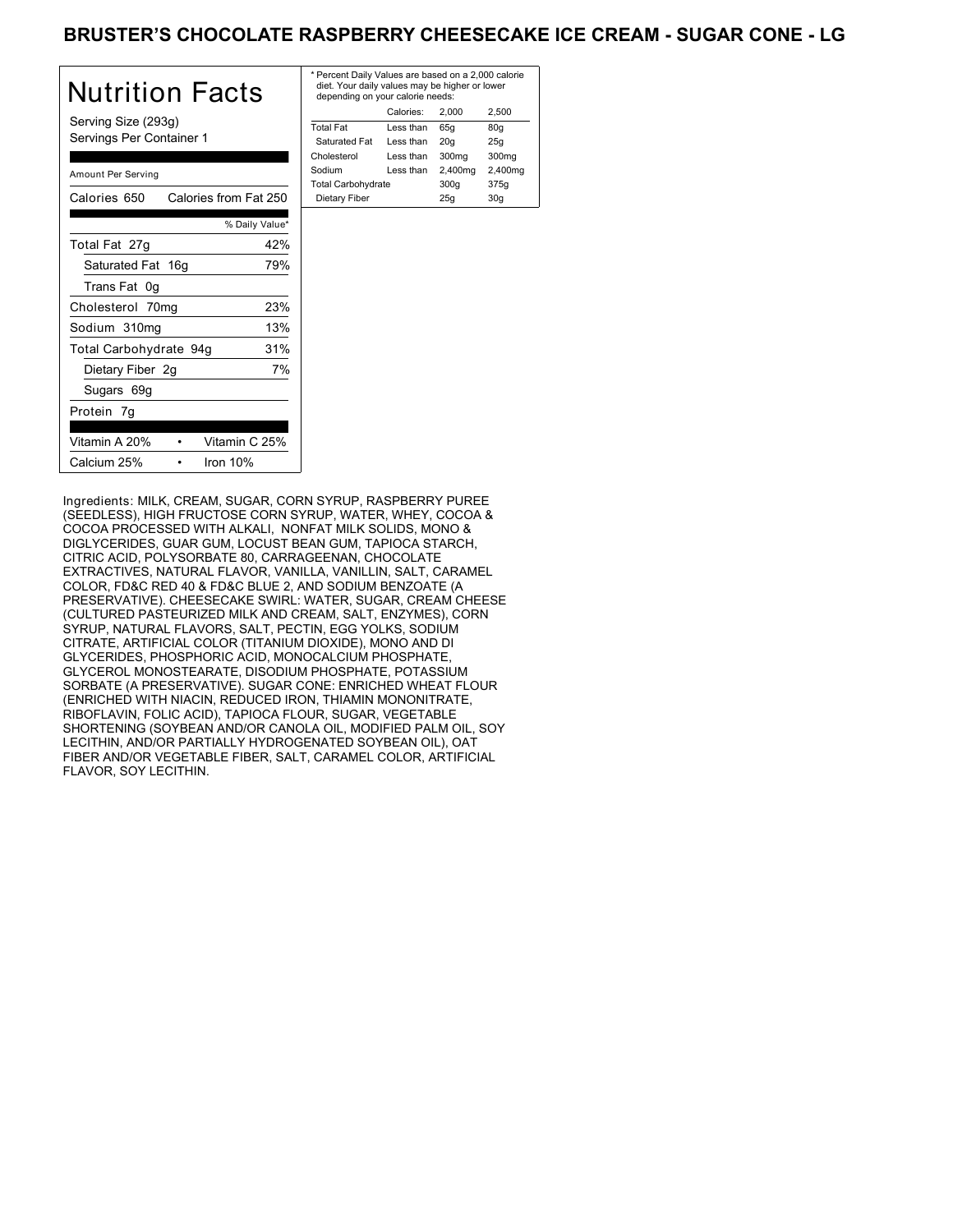### BRUSTER'S CHOCOLATE RASPBERRY CHEESECAKE ICE CREAM - CAKE CONE - SM

| Nutrition Facts                                 | $*$ Pe<br>die<br>de |
|-------------------------------------------------|---------------------|
| Serving Size (146g)<br>Servings Per Container 1 | Tota<br>Sa<br>Cho   |
| Amount Per Serving                              | Soc<br>Tota         |
| Calories 320<br>Calories from Fat 120           | Di                  |
| % Daily Value*                                  |                     |
| 21%<br>Total Fat 14g                            |                     |
| 40%<br>Saturated Fat 8q                         |                     |
| Trans Fat 0g                                    |                     |
| 11%<br>Cholesterol 35mg                         |                     |
| 6%<br>Sodium 150mg                              |                     |
| 15%<br>Total Carbohydrate 46g                   |                     |
| 3%<br>Dietary Fiber <1g                         |                     |
| Sugars 33g                                      |                     |
| Protein 4g                                      |                     |
| Vitamin A 10%<br>Vitamin C 15%                  |                     |
| Calcium 15%<br>Iron $8%$                        |                     |

| * Percent Daily Values are based on a 2,000 calorie<br>diet. Your daily values may be higher or lower<br>depending on your calorie needs: |           |         |         |  |
|-------------------------------------------------------------------------------------------------------------------------------------------|-----------|---------|---------|--|
|                                                                                                                                           | Calories: | 2.000   | 2.500   |  |
| <b>Total Fat</b>                                                                                                                          | Less than | 65q     | 80q     |  |
| Saturated Fat                                                                                                                             | Less than | 20q     | 25q     |  |
| Cholesterol                                                                                                                               | Less than | 300mg   | 300mg   |  |
| Sodium                                                                                                                                    | Less than | 2,400mg | 2,400mg |  |
| <b>Total Carbohydrate</b>                                                                                                                 |           | 300q    | 375g    |  |
| Dietary Fiber<br>25q<br>30q                                                                                                               |           |         |         |  |

Ingredients: MILK, CREAM, SUGAR, CORN SYRUP, RASPBERRY PUREE (SEEDLESS), HIGH FRUCTOSE CORN SYRUP, WATER, WHEY, COCOA & COCOA PROCESSED WITH ALKALI, NONFAT MILK SOLIDS, MONO & DIGLYCERIDES, GUAR GUM, LOCUST BEAN GUM, TAPIOCA STARCH, CITRIC ACID, POLYSORBATE 80, CARRAGEENAN, CHOCOLATE EXTRACTIVES, NATURAL FLAVOR, VANILLA, VANILLIN, SALT, CARAMEL COLOR, FD&C RED 40 & FD&C BLUE 2, AND SODIUM BENZOATE (A PRESERVATIVE). CHEESECAKE SWIRL: WATER, SUGAR, CREAM CHEESE (CULTURED PASTEURIZED MILK AND CREAM, SALT, ENZYMES), CORN SYRUP, NATURAL FLAVORS, SALT, PECTIN, EGG YOLKS, SODIUM CITRATE, ARTIFICIAL COLOR (TITANIUM DIOXIDE), MONO AND DI GLYCERIDES, PHOSPHORIC ACID, MONOCALCIUM PHOSPHATE, GLYCEROL MONOSTEARATE, DISODIUM PHOSPHATE, POTASSIUM SORBATE (A PRESERVATIVE). CAKE CONE: ENRICHED WHEAT FLOUR (ENRICHED WITH NIACIN, REDUCED IRON, THIAMIN MONONITRATE, RIBOFLAVIN, FOLIC ACID), TAPIOCA FLOUR, SUGAR, VEGETABLE OIL SHORTENING (SOYBEAN AND/OR CANOLA OIL, MODIFIED PALM OIL, SOY LECITHIN, AND/OR PARTIALLY HYDROGENATED SOYBEAN OIL), LEAVENING (SODIUM BICARBONATE, AMMONIUM BICARBONATE), SALT, NATURAL FLAVOR, ANNATTO (VEGETABLE COLOR).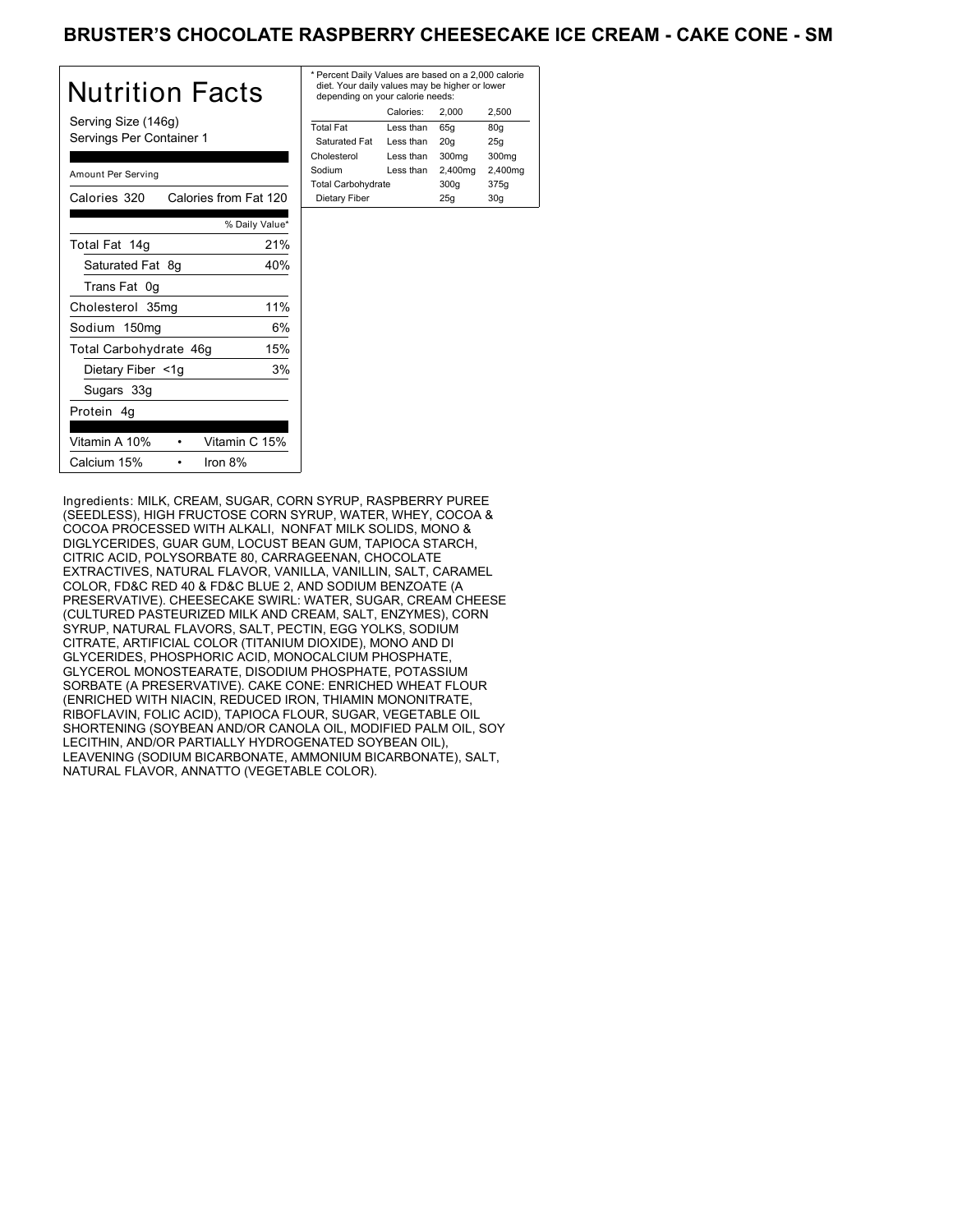### BRUSTER'S CHOCOLATE RASPBERRY CHEESECAKE ICE CREAM - CAKE CONE - REG

| Nutrition Facts                                 | * Pe<br>die<br>de |
|-------------------------------------------------|-------------------|
| Serving Size (216g)<br>Servings Per Container 1 | Tota<br>Sa<br>Chc |
| Amount Per Serving                              | Sod<br>Tota       |
| Calories from Fat 180<br>Calories 470           | Die               |
| % Daily Value*                                  |                   |
| 32%<br>Total Fat 21g                            |                   |
| 60%<br>Saturated Fat 12g                        |                   |
| Trans Fat 0g                                    |                   |
| 17%<br>Cholesterol 50mg                         |                   |
| 9%<br>Sodium 230mg                              |                   |
| 22%<br>Total Carbohydrate 66g                   |                   |
| 5%<br>Dietary Fiber 1g                          |                   |
| Sugars 50g                                      |                   |
| Protein 6q                                      |                   |
| Vitamin A 15%<br>Vitamin C 20%                  |                   |
| Calcium 20%<br>Iron $10%$                       |                   |

| * Percent Daily Values are based on a 2,000 calorie<br>diet. Your daily values may be higher or lower<br>depending on your calorie needs: |           |         |                   |
|-------------------------------------------------------------------------------------------------------------------------------------------|-----------|---------|-------------------|
|                                                                                                                                           | Calories: | 2.000   | 2.500             |
| <b>Total Fat</b>                                                                                                                          | Less than | 65q     | 80q               |
| Saturated Fat                                                                                                                             | Less than | 20q     | 25q               |
| Cholesterol                                                                                                                               | Less than | 300mg   | 300 <sub>mq</sub> |
| Sodium                                                                                                                                    | Less than | 2,400mg | 2,400mg           |
| <b>Total Carbohydrate</b>                                                                                                                 |           | 300q    | 375g              |
| Dietary Fiber                                                                                                                             |           | 25q     | 30q               |
|                                                                                                                                           |           |         |                   |

Ingredients: MILK, CREAM, SUGAR, CORN SYRUP, RASPBERRY PUREE (SEEDLESS), HIGH FRUCTOSE CORN SYRUP, WATER, WHEY, COCOA & COCOA PROCESSED WITH ALKALI, NONFAT MILK SOLIDS, MONO & DIGLYCERIDES, GUAR GUM, LOCUST BEAN GUM, TAPIOCA STARCH, CITRIC ACID, POLYSORBATE 80, CARRAGEENAN, CHOCOLATE EXTRACTIVES, NATURAL FLAVOR, VANILLA, VANILLIN, SALT, CARAMEL COLOR, FD&C RED 40 & FD&C BLUE 2, AND SODIUM BENZOATE (A PRESERVATIVE). CHEESECAKE SWIRL: WATER, SUGAR, CREAM CHEESE (CULTURED PASTEURIZED MILK AND CREAM, SALT, ENZYMES), CORN SYRUP, NATURAL FLAVORS, SALT, PECTIN, EGG YOLKS, SODIUM CITRATE, ARTIFICIAL COLOR (TITANIUM DIOXIDE), MONO AND DI GLYCERIDES, PHOSPHORIC ACID, MONOCALCIUM PHOSPHATE, GLYCEROL MONOSTEARATE, DISODIUM PHOSPHATE, POTASSIUM SORBATE (A PRESERVATIVE). CAKE CONE: ENRICHED WHEAT FLOUR (ENRICHED WITH NIACIN, REDUCED IRON, THIAMIN MONONITRATE, RIBOFLAVIN, FOLIC ACID), TAPIOCA FLOUR, SUGAR, VEGETABLE OIL SHORTENING (SOYBEAN AND/OR CANOLA OIL, MODIFIED PALM OIL, SOY LECITHIN, AND/OR PARTIALLY HYDROGENATED SOYBEAN OIL), LEAVENING (SODIUM BICARBONATE, AMMONIUM BICARBONATE), SALT, NATURAL FLAVOR, ANNATTO (VEGETABLE COLOR).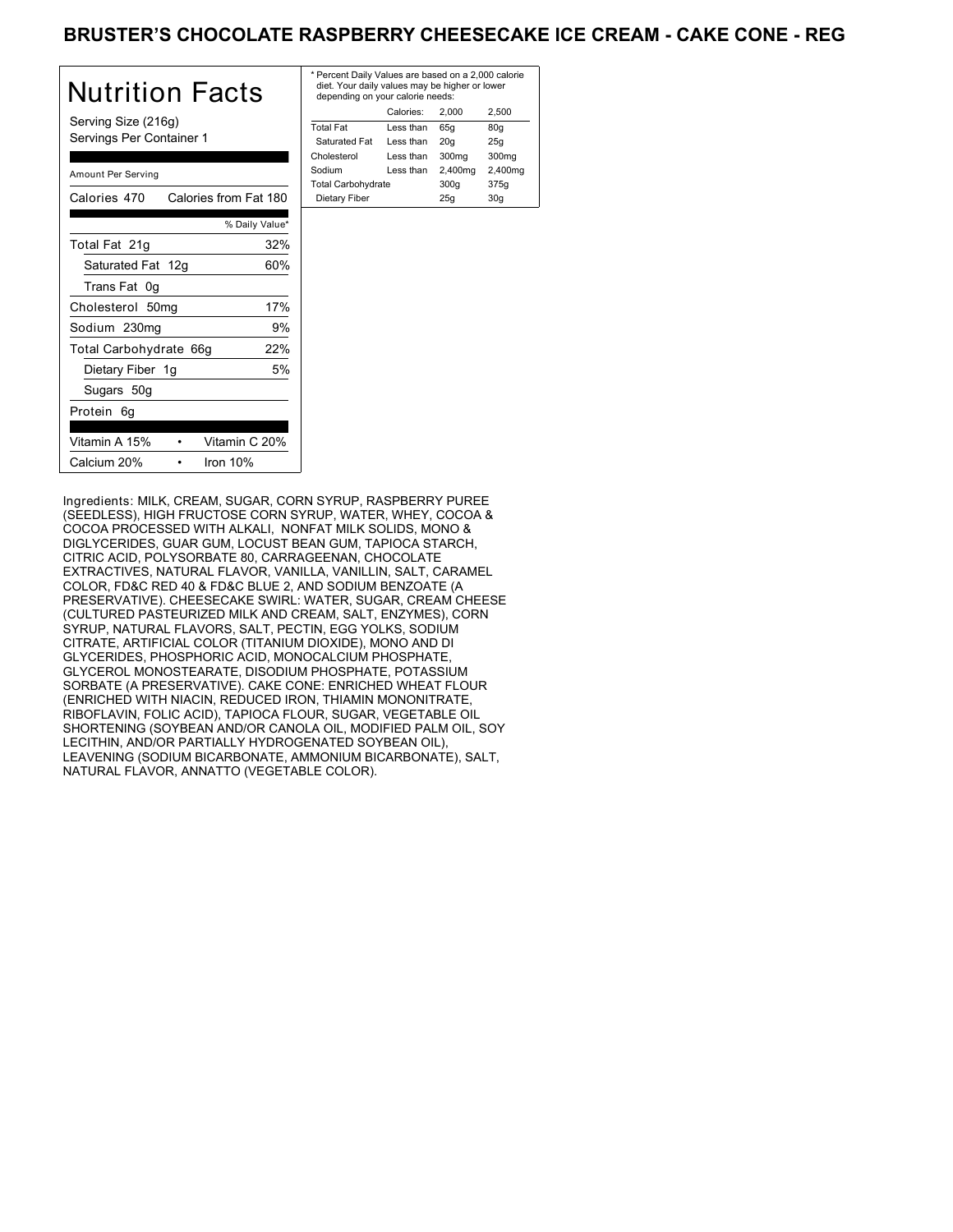### BRUSTER'S CHOCOLATE RASPBERRY CHEESECAKE ICE CREAM - CAKE CONE - LG

| <b>Nutrition Facts</b>                          | * P<br>d<br>d |
|-------------------------------------------------|---------------|
| Serving Size (286g)<br>Servings Per Container 1 | To<br>S<br>Ch |
| Amount Per Serving                              | So<br>Τo      |
| Calories from Fat 250<br>Calories 620           | D             |
| % Daily Value*                                  |               |
| 42%<br>Total Fat 27g                            |               |
| 79%<br>Saturated Fat 16g                        |               |
| Trans Fat 0g                                    |               |
| 23%<br>Cholesterol 70mg                         |               |
| 12%<br>Sodium 300mg                             |               |
| Total Carbohydrate 87g<br>29%                   |               |
| 7%<br>Dietary Fiber 2g                          |               |
| Sugars 66g                                      |               |
| Protein 7g                                      |               |
| Vitamin A 20%<br>Vitamin C 25%                  |               |
| Calcium 25%<br>Iron $10%$                       |               |

| * Percent Daily Values are based on a 2,000 calorie<br>diet. Your daily values may be higher or lower<br>depending on your calorie needs: |                   |             |  |
|-------------------------------------------------------------------------------------------------------------------------------------------|-------------------|-------------|--|
| Calories:                                                                                                                                 | 2.000             | 2.500       |  |
| Less than                                                                                                                                 | 65q               | 80q         |  |
| Less than                                                                                                                                 | 20q               | 25q         |  |
| Less than                                                                                                                                 | 300 <sub>ma</sub> | 300mg       |  |
| Less than                                                                                                                                 | 2,400mg           | 2,400mg     |  |
| <b>Total Carbohydrate</b>                                                                                                                 |                   | 375g        |  |
| Dietary Fiber                                                                                                                             |                   | 30q         |  |
|                                                                                                                                           |                   | 300q<br>25q |  |

Ingredients: MILK, CREAM, SUGAR, CORN SYRUP, RASPBERRY PUREE (SEEDLESS), HIGH FRUCTOSE CORN SYRUP, WATER, WHEY, COCOA & COCOA PROCESSED WITH ALKALI, NONFAT MILK SOLIDS, MONO & DIGLYCERIDES, GUAR GUM, LOCUST BEAN GUM, TAPIOCA STARCH, CITRIC ACID, POLYSORBATE 80, CARRAGEENAN, CHOCOLATE EXTRACTIVES, NATURAL FLAVOR, VANILLA, VANILLIN, SALT, CARAMEL COLOR, FD&C RED 40 & FD&C BLUE 2, AND SODIUM BENZOATE (A PRESERVATIVE). CHEESECAKE SWIRL: WATER, SUGAR, CREAM CHEESE (CULTURED PASTEURIZED MILK AND CREAM, SALT, ENZYMES), CORN SYRUP, NATURAL FLAVORS, SALT, PECTIN, EGG YOLKS, SODIUM CITRATE, ARTIFICIAL COLOR (TITANIUM DIOXIDE), MONO AND DI GLYCERIDES, PHOSPHORIC ACID, MONOCALCIUM PHOSPHATE, GLYCEROL MONOSTEARATE, DISODIUM PHOSPHATE, POTASSIUM SORBATE (A PRESERVATIVE). CAKE CONE: ENRICHED WHEAT FLOUR (ENRICHED WITH NIACIN, REDUCED IRON, THIAMIN MONONITRATE, RIBOFLAVIN, FOLIC ACID), TAPIOCA FLOUR, SUGAR, VEGETABLE OIL SHORTENING (SOYBEAN AND/OR CANOLA OIL, MODIFIED PALM OIL, SOY LECITHIN, AND/OR PARTIALLY HYDROGENATED SOYBEAN OIL), LEAVENING (SODIUM BICARBONATE, AMMONIUM BICARBONATE), SALT, NATURAL FLAVOR, ANNATTO (VEGETABLE COLOR).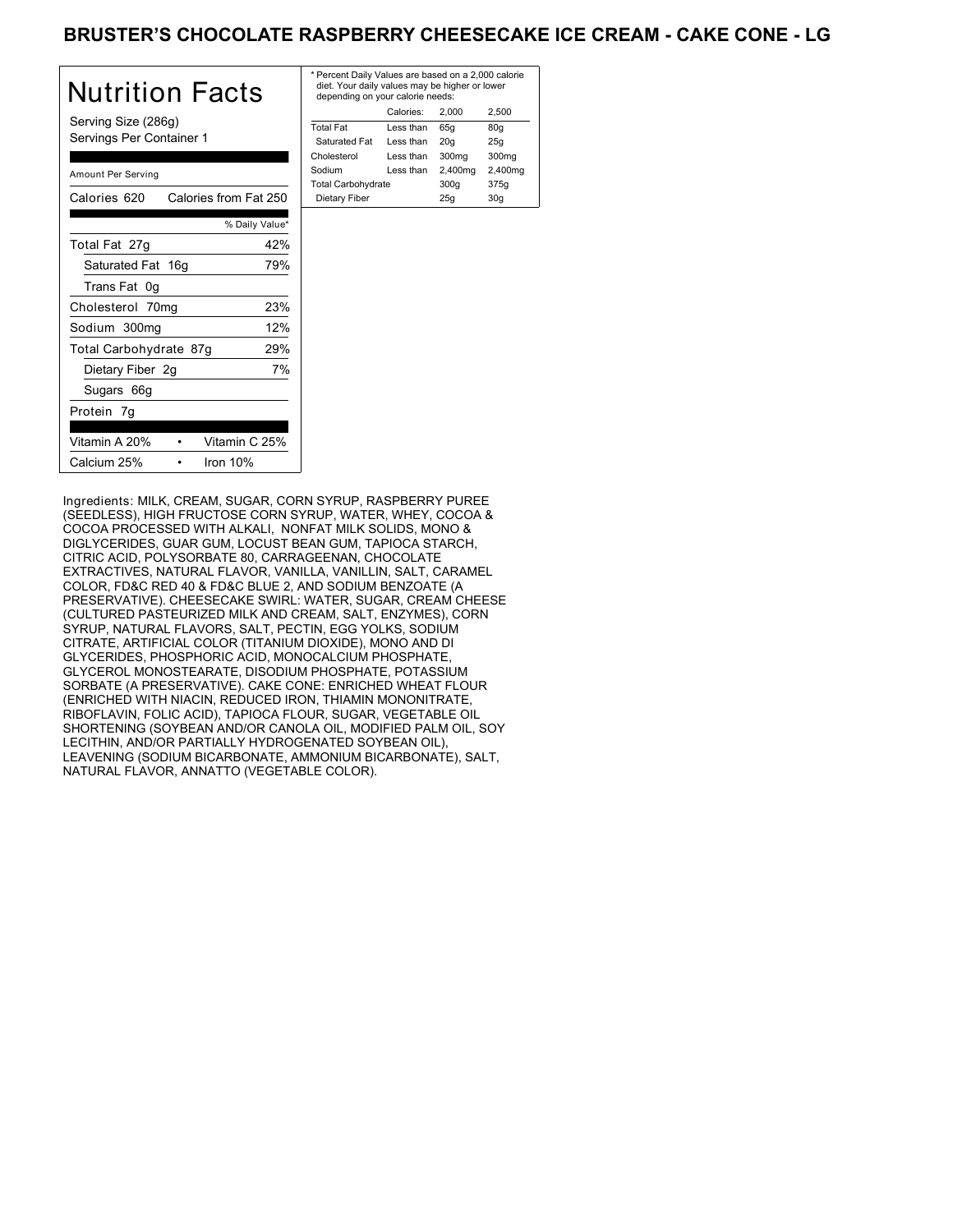### BRUSTER'S CHOCOLATE RASPBERRY CHEESECAKE ICE CREAM - WAFFLE CONE - SM

| Nutrition Facts                                 | $*$ Pe<br>die<br>de |
|-------------------------------------------------|---------------------|
| Serving Size (170g)<br>Servings Per Container 1 | Tota<br>Sa<br>Cho   |
| Amount Per Serving                              | Soc<br>Tota         |
| Calories from Fat 150<br>Calories 430           | Di                  |
| % Daily Value*                                  |                     |
| 26%<br>Total Fat 17g                            |                     |
| Saturated Fat 9g<br>44%                         |                     |
| Trans Fat 0g                                    |                     |
| 14%<br>Cholesterol 40mg                         |                     |
| 6%<br>Sodium 140mg                              |                     |
| 21%<br>Total Carbohydrate 64g                   |                     |
| Dietary Fiber <1g<br>3%                         |                     |
| Sugars 43g                                      |                     |
| Protein 5q                                      |                     |
| Vitamin A 10%<br>Vitamin C 15%                  |                     |
| Calcium 15%<br>Iron 8%                          |                     |

| * Percent Daily Values are based on a 2,000 calorie<br>diet. Your daily values may be higher or lower<br>depending on your calorie needs: |           |         |         |
|-------------------------------------------------------------------------------------------------------------------------------------------|-----------|---------|---------|
|                                                                                                                                           | Calories: | 2.000   | 2.500   |
| <b>Total Fat</b>                                                                                                                          | Less than | 65q     | 80q     |
| Saturated Fat                                                                                                                             | Less than | 20q     | 25q     |
| Cholesterol                                                                                                                               | Less than | 300mg   | 300mg   |
| Sodium                                                                                                                                    | Less than | 2,400mg | 2,400mg |
| <b>Total Carbohydrate</b>                                                                                                                 |           | 300q    | 375g    |
| Dietary Fiber                                                                                                                             |           | 25q     | 30q     |

Ingredients: MILK, CREAM, SUGAR, CORN SYRUP, RASPBERRY PUREE (SEEDLESS), HIGH FRUCTOSE CORN SYRUP, WATER, WHEY, COCOA & COCOA PROCESSED WITH ALKALI, NONFAT MILK SOLIDS, MONO & DIGLYCERIDES, GUAR GUM, LOCUST BEAN GUM, TAPIOCA STARCH, CITRIC ACID, POLYSORBATE 80, CARRAGEENAN, CHOCOLATE EXTRACTIVES, NATURAL FLAVOR, VANILLA, VANILLIN, SALT, CARAMEL COLOR, FD&C RED 40 & FD&C BLUE 2, AND SODIUM BENZOATE (A PRESERVATIVE). CHEESECAKE SWIRL: WATER, SUGAR, CREAM CHEESE (CULTURED PASTEURIZED MILK AND CREAM, SALT, ENZYMES), CORN SYRUP, NATURAL FLAVORS, SALT, PECTIN, EGG YOLKS, SODIUM CITRATE, ARTIFICIAL COLOR (TITANIUM DIOXIDE), MONO AND DI GLYCERIDES, PHOSPHORIC ACID, MONOCALCIUM PHOSPHATE, GLYCEROL MONOSTEARATE, DISODIUM PHOSPHATE, POTASSIUM SORBATE (A PRESERVATIVE). WAFFLE CONE: ENRICHED BLEACHED WHEAT FLOUR (ENRICHED WITH NIACIN, REDUCED IRON, THIAMIN MONONITRATE, RIBOFLAVIN, FOLIC ACID), SUGAR, VEGETABLE SHORTENING (PARTIALLY HYDROGENATED SOYBEAN AND COTTONSEED OILS), WHOLE EGG, ARTIFICIAL FLAVOR (INCLUDING MALTODEXTRIN, MODIFIED CORNSTARCH, BUTTER, BUTTERMILK), DEXTROSE, SOY LECITHIN, ARTIFICIAL VANILLA FLAVOR.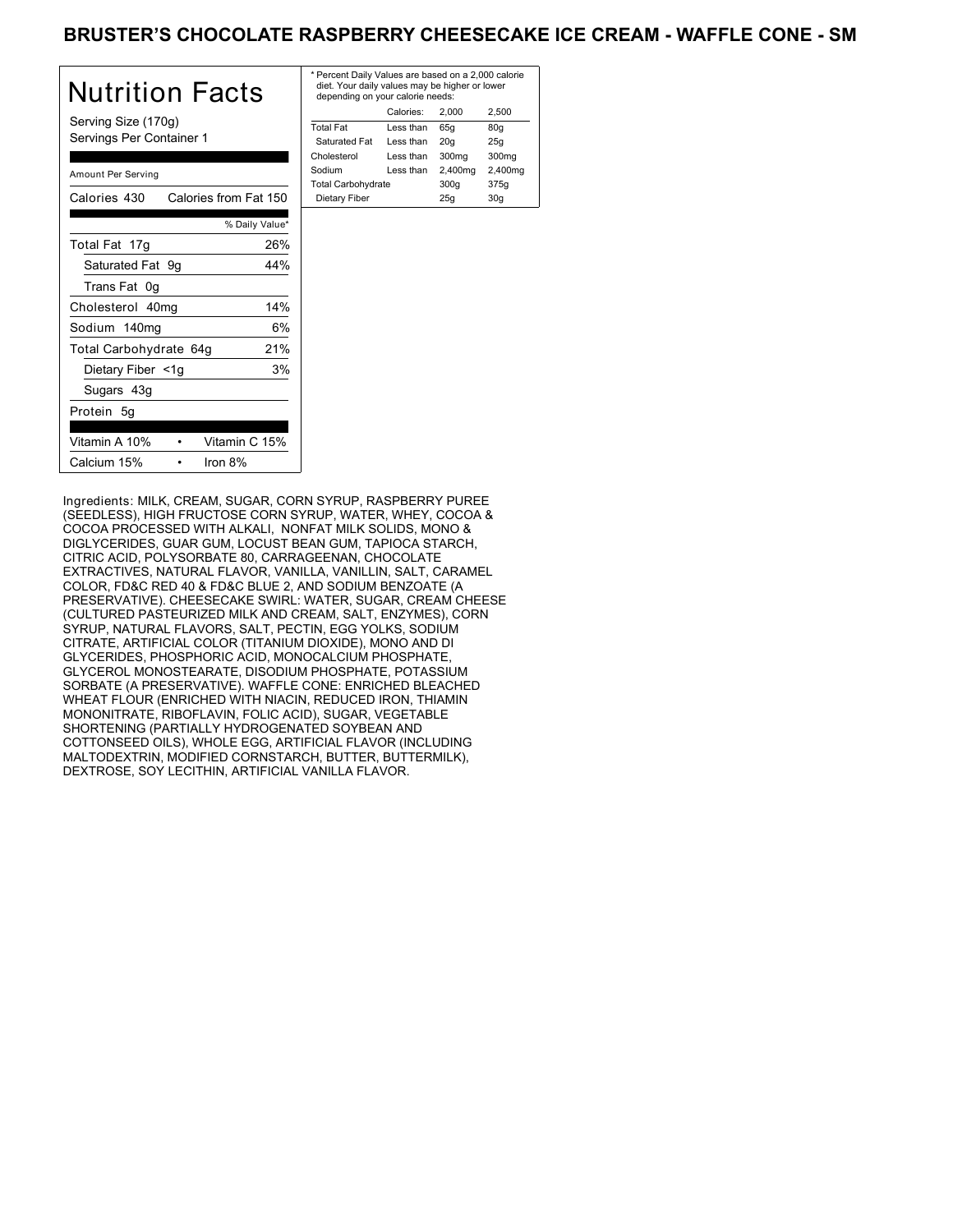### BRUSTER'S CHOCOLATE RASPBERRY CHEESECAKE ICE CREAM - WAFFLE CONE - REG

| Nutrition Facts                                 | * P<br>di<br>d |
|-------------------------------------------------|----------------|
| Serving Size (240g)<br>Servings Per Container 1 | Tot<br>S<br>Ch |
| Amount Per Serving                              | So<br>Tot      |
| Calories from Fat 210<br>Calories 580           | D              |
| % Daily Value*                                  |                |
| Total Fat 24g<br>36%                            |                |
| Saturated Fat 13g<br>64%                        |                |
| Trans Fat 0g                                    |                |
| 20%<br>Cholesterol 60mg                         |                |
| Sodium 220mg<br>9%                              |                |
| 28%<br>Total Carbohydrate 84g                   |                |
| 5%<br>Dietary Fiber 1g                          |                |
| Sugars 60g                                      |                |
| Protein 7g                                      |                |
| Vitamin A 15%<br>Vitamin C 20%                  |                |
| Calcium 20%<br>Iron 10%                         |                |

| * Percent Daily Values are based on a 2,000 calorie<br>diet. Your daily values may be higher or lower<br>depending on your calorie needs: |           |         |         |
|-------------------------------------------------------------------------------------------------------------------------------------------|-----------|---------|---------|
|                                                                                                                                           | Calories: | 2.000   | 2.500   |
| <b>Total Fat</b>                                                                                                                          | Less than | 65q     | 80q     |
| Saturated Fat                                                                                                                             | Less than | 20q     | 25q     |
| Cholesterol                                                                                                                               | Less than | 300mg   | 300mg   |
| Sodium                                                                                                                                    | Less than | 2,400mg | 2,400mg |
| <b>Total Carbohydrate</b>                                                                                                                 |           | 300q    | 375g    |
| Dietary Fiber                                                                                                                             |           | 25q     | 30q     |
|                                                                                                                                           |           |         |         |

Ingredients: MILK, CREAM, SUGAR, CORN SYRUP, RASPBERRY PUREE (SEEDLESS), HIGH FRUCTOSE CORN SYRUP, WATER, WHEY, COCOA & COCOA PROCESSED WITH ALKALI, NONFAT MILK SOLIDS, MONO & DIGLYCERIDES, GUAR GUM, LOCUST BEAN GUM, TAPIOCA STARCH, CITRIC ACID, POLYSORBATE 80, CARRAGEENAN, CHOCOLATE EXTRACTIVES, NATURAL FLAVOR, VANILLA, VANILLIN, SALT, CARAMEL COLOR, FD&C RED 40 & FD&C BLUE 2, AND SODIUM BENZOATE (A PRESERVATIVE). CHEESECAKE SWIRL: WATER, SUGAR, CREAM CHEESE (CULTURED PASTEURIZED MILK AND CREAM, SALT, ENZYMES), CORN SYRUP, NATURAL FLAVORS, SALT, PECTIN, EGG YOLKS, SODIUM CITRATE, ARTIFICIAL COLOR (TITANIUM DIOXIDE), MONO AND DI GLYCERIDES, PHOSPHORIC ACID, MONOCALCIUM PHOSPHATE, GLYCEROL MONOSTEARATE, DISODIUM PHOSPHATE, POTASSIUM SORBATE (A PRESERVATIVE). WAFFLE CONE: ENRICHED BLEACHED WHEAT FLOUR (ENRICHED WITH NIACIN, REDUCED IRON, THIAMIN MONONITRATE, RIBOFLAVIN, FOLIC ACID), SUGAR, VEGETABLE SHORTENING (PARTIALLY HYDROGENATED SOYBEAN AND COTTONSEED OILS), WHOLE EGG, ARTIFICIAL FLAVOR (INCLUDING MALTODEXTRIN, MODIFIED CORNSTARCH, BUTTER, BUTTERMILK), DEXTROSE, SOY LECITHIN, ARTIFICIAL VANILLA FLAVOR.